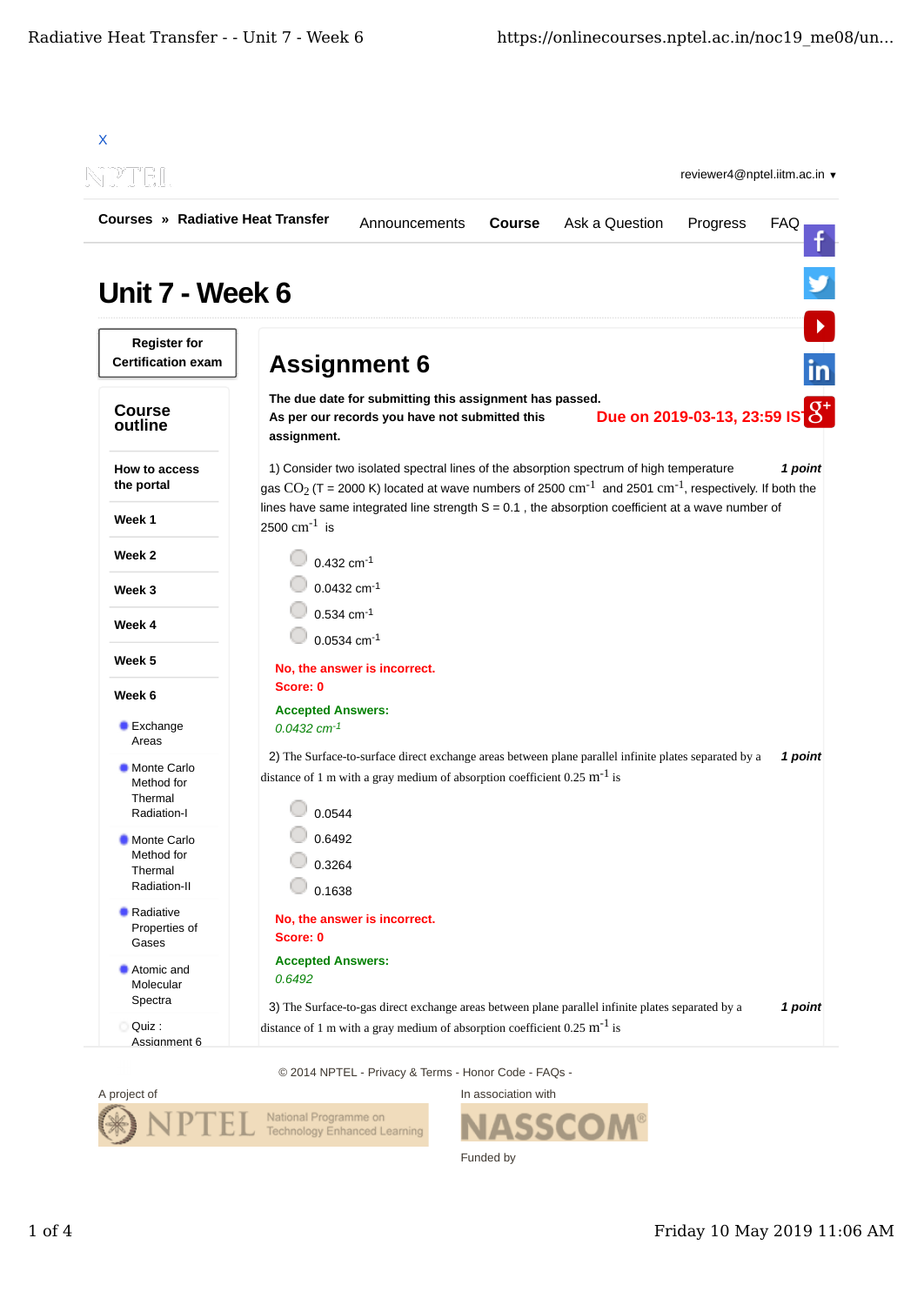

**Accepted Answers:**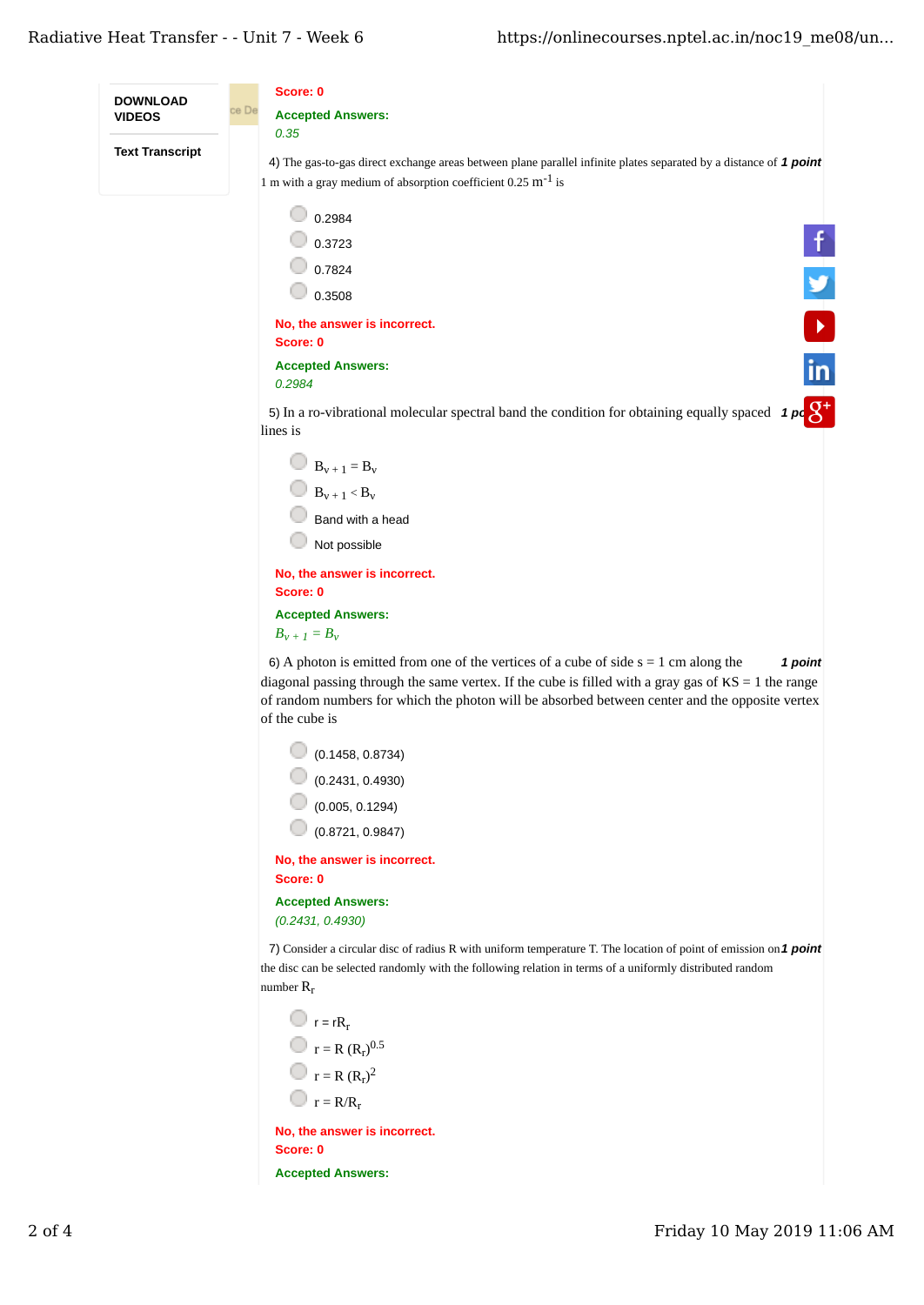## $r = R (R_r)^{0.5}$

u

8) In above problem the angular location **φ** of point of emission can be determined with **1 point** 

$$
Q = 2\pi R_{\varphi}
$$
\n
$$
Q = 2\pi R_{\varphi}
$$
\n
$$
Q = \pi R_{\varphi}
$$
\n
$$
Q = 2\pi (R_{\varphi})^{0.5}
$$
\n
$$
Q = 2\pi R_{\varphi}
$$
\nNo, the answer is incorrect.

\nScore: 0

\nAccept Answers:

\n
$$
Q = 2\pi R_{\varphi}
$$
\n9) The absorption spectrum of a certain gas becomes smoother with increase in total pressure because of

\nMore number of spectral lines at higher pressure

\nU-Larger broadening at high pressure

\nU-Lager broadening at high pressure

\nSo

\nSo

\nSo

\nSo

\nAs

\nNo, the answer is incorrect.

\nScore: 0

\nAccept Answers:

\nLarge broadening at high pressure

\n10) The wavelength of a spectral line of a rotational band of CO for the rotational 1 point quantum number j = 0 is (Assume moment of inertia of CO to be 1.46 x 10<sup>-46</sup> kg<sup>-</sup>m<sup>2</sup>)

\n660 μm

\n1070 μm

\n1220 μm

\n2610 μm

\n2610 μm

\nNo, the answer is incorrect.

\nScore: 0

\nAccepted Answers:

\n2610 μm

\nNo

\nNeasures: 2610 μm

\nPreviously Page

\nEnd